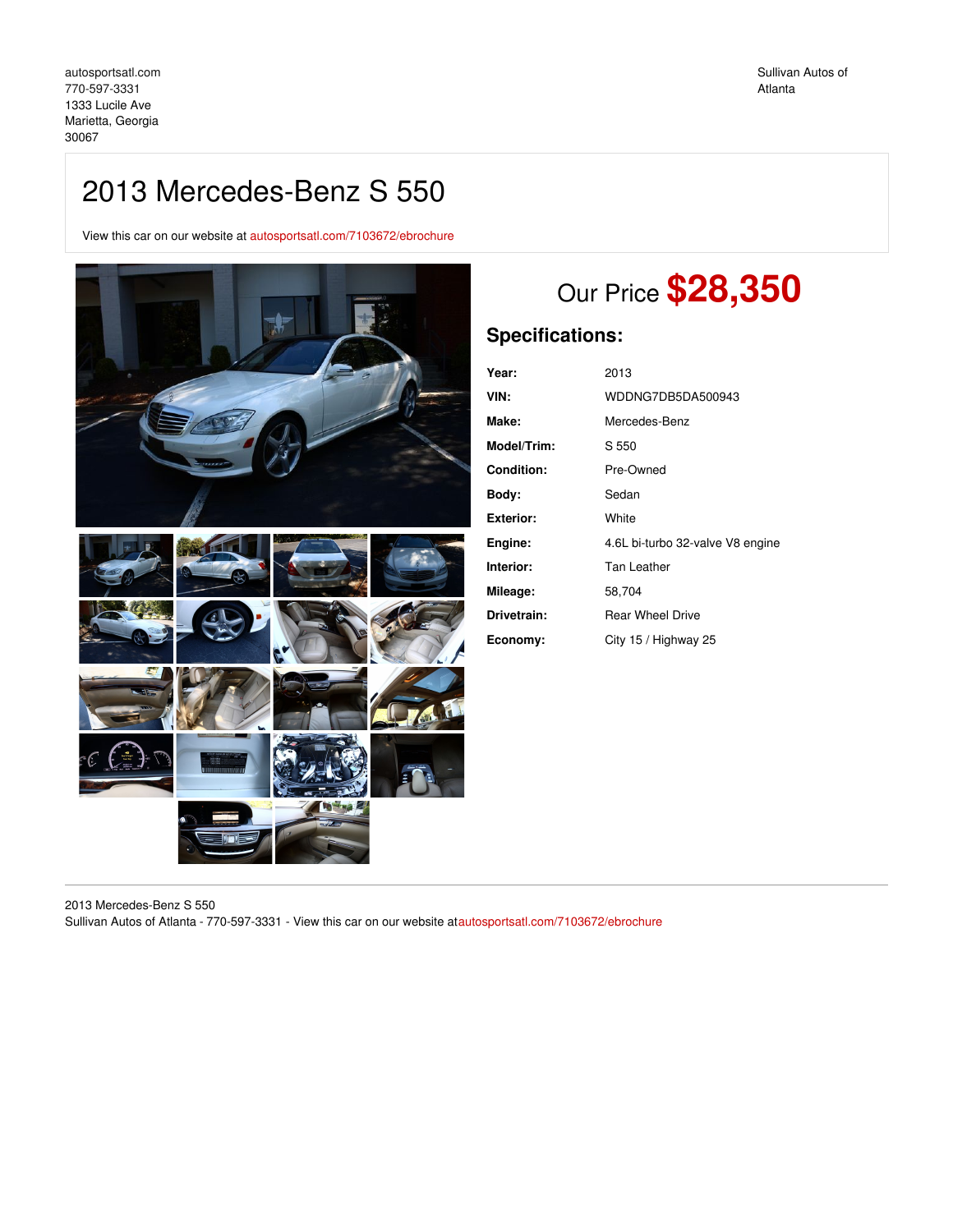

#### 2013 Mercedes-Benz S 550

Sullivan Autos of Atlanta - 770-597-3331 - View this car on our website a[tautosportsatl.com/7103672/ebrochure](https://autosportsatl.com/vehicle/7103672/2013-mercedes-benz-s-550-marietta-georgia-30067/7103672/ebrochure)

### **Installed Options**

### **Interior**

- (3) rear pwr retractable adjustable head restraints (2011)
- 14-way pwr heated & ventilated front bucket seats -inc: pwr lumbar, 3-position driver seat memory
- Active adjustable front head restraints- Ambient lighting feature
- Anti-theft alarm w/engine immobilizer- Auto-dimming rearview mirror (2011)
- Automatic dual-zone climate control -inc: electrostatic dust & pollen filters, sun, humidity & dew point sensors, seat belt usage sensors (allows climate control to focus first on occupied seats)
- Auxiliary pwr outlet (2011)- Burl walnut interior wood trim
- Central controller w/8" COMAND display- Cruise control
- Digital instrumentation -inc: speedometer, odometer, Touch Shift gear & shift modes selection, tachometer, fuel gauge
- Dual front/rear reading lamps (2011)- Front/rear floor mats (2011)
- Integrated HomeLink compatible (3) button garage door opener (2011) Leather seat trim
- Mercedes-Benz Maintenance System Plus display -inc: distance remaining to next maintenance, type of service due, reminders
- Multi-function displays in instrument cluster faces -inc: trip computer, exterior temp gauge, maintenance system, oil level check, digital speedometer, reminder & malfunction messages, driver-programmable settings, audio status, navigation route guidance (2011)
- Night security illumination
- Pwr 4-way tilt/telescopic steering column -inc: memory, programmable easy-exit feature
- Pwr rear window sunshade w/1-touch up/down- Pwr trunk closer
- Pwr windows w/1-touch express up/down (2011)- Quad illuminated vanity mirrors (2011)
- Rear window defroster w/auto-shutoff
- SmartKey infrared remote -inc: remote central locking, trunk open, panic alarm, fuel filler door, selective unlock, windows & sunroof open/close, active ventilated front seats on, automatic locking (2011)
- Steering wheel mounted controls -inc: audio, voice, telephone, multi-function display (2011)
- Steering wheel shift paddles (2011)- Wood & leather-wrapped steering wheel

**Exterior**